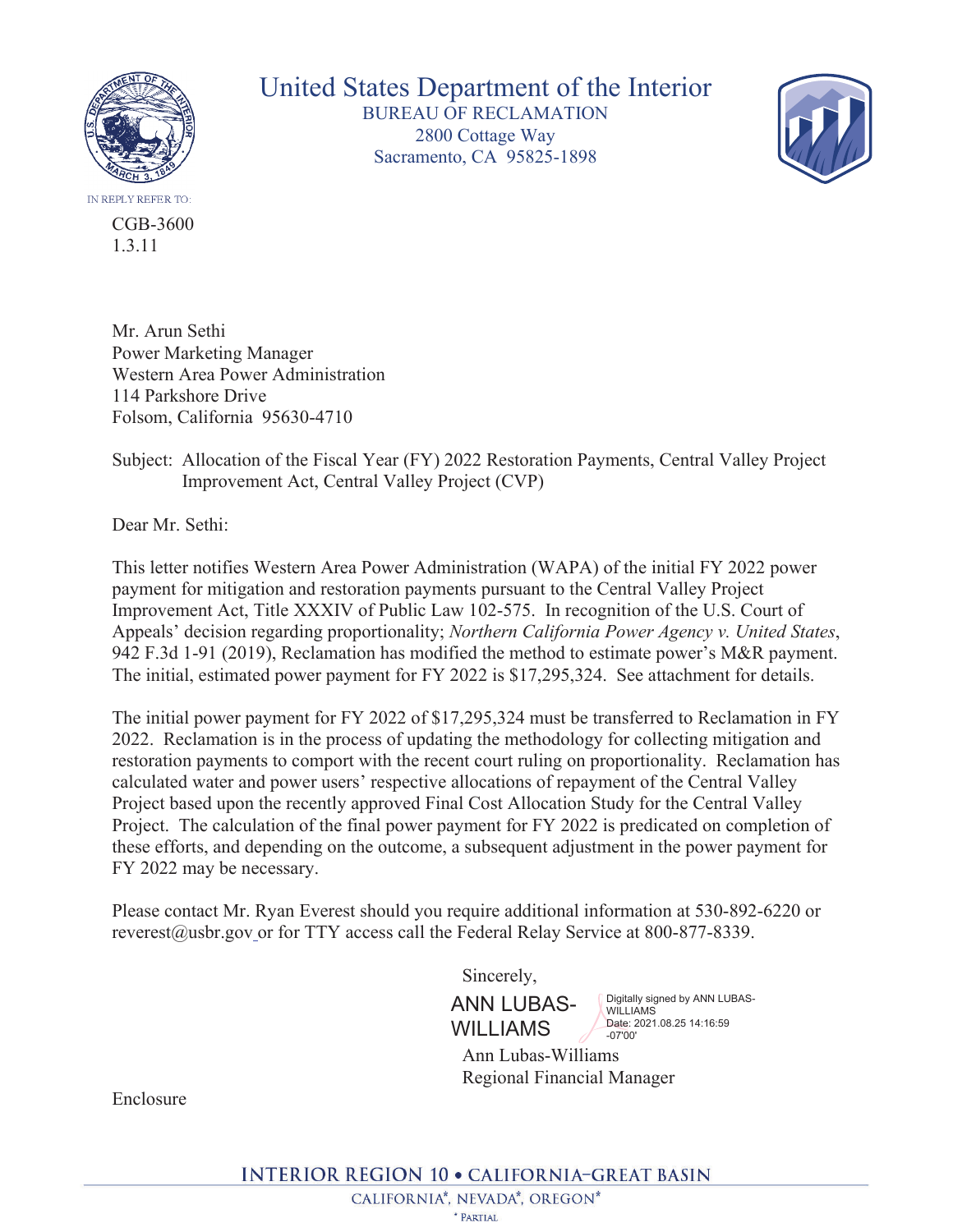## **CENTRAL VALLEY PROJECT RESTORATION FUND Mitigation and Restoration**

## **Table for determining power Mitigation & Restoration Payment**

## Actual Water Receipts FY 2020

| Pre-Renewal Charges              |            |
|----------------------------------|------------|
| <b>Water Transfer Charges</b>    | 352,274    |
| <b>Tiered Water Charges</b>      | 124,964    |
| <b>Friant Surcharges</b>         | 5,795,328  |
| Mitigation & Restoration - Water | 26,632,161 |
| M&I Surcharge                    |            |
| Total Water Receipts:            | 32,904,727 |

10-year Rolling Average for Repayment of the CVP (2011 - 2020)

| <b>Fiscal Year</b> | Water Supply    |        | Commercial Power |        | Combined        |         |
|--------------------|-----------------|--------|------------------|--------|-----------------|---------|
| 2011               | \$1,258,455,407 |        | \$619,080,650    |        | \$1,877,536,057 |         |
| 2012               | \$1,233,698,474 |        | \$628,520,799    |        | \$1,862,219,274 |         |
| 2013               | \$1,273,970,438 |        | \$663,312,841    |        | \$1,937,283,279 |         |
| 2014               | \$1,271,031,465 |        | \$682,125,560    |        | \$1,953,157,024 |         |
| 2015               | \$1,268,332,936 |        | \$685,191,019    |        | \$1,953,523,955 |         |
| 2016               | \$1,276,678,212 |        | \$680,115,689    |        | \$1,956,793,901 |         |
| 2017               | \$1,275,304,594 |        | \$677,828,923    |        | \$1,953,133,517 |         |
| 2018               | \$1,278,898,771 |        | \$681,780,625    |        | \$1,960,679,396 |         |
| 2019               | \$1,238,578,558 |        | \$656,521,839    |        | \$1,895,100,397 |         |
| 2020               | \$1,239,094,641 | 65.55% | \$655,692,863    | 34.45% | \$1,894,787,504 | 100.00% |

FY 2022 Mitigation & Restoration Payment - Power

= (total water / water supply %) \* power %

 $= (32,904,727 / .6555)$  \*.3445 17,295,324